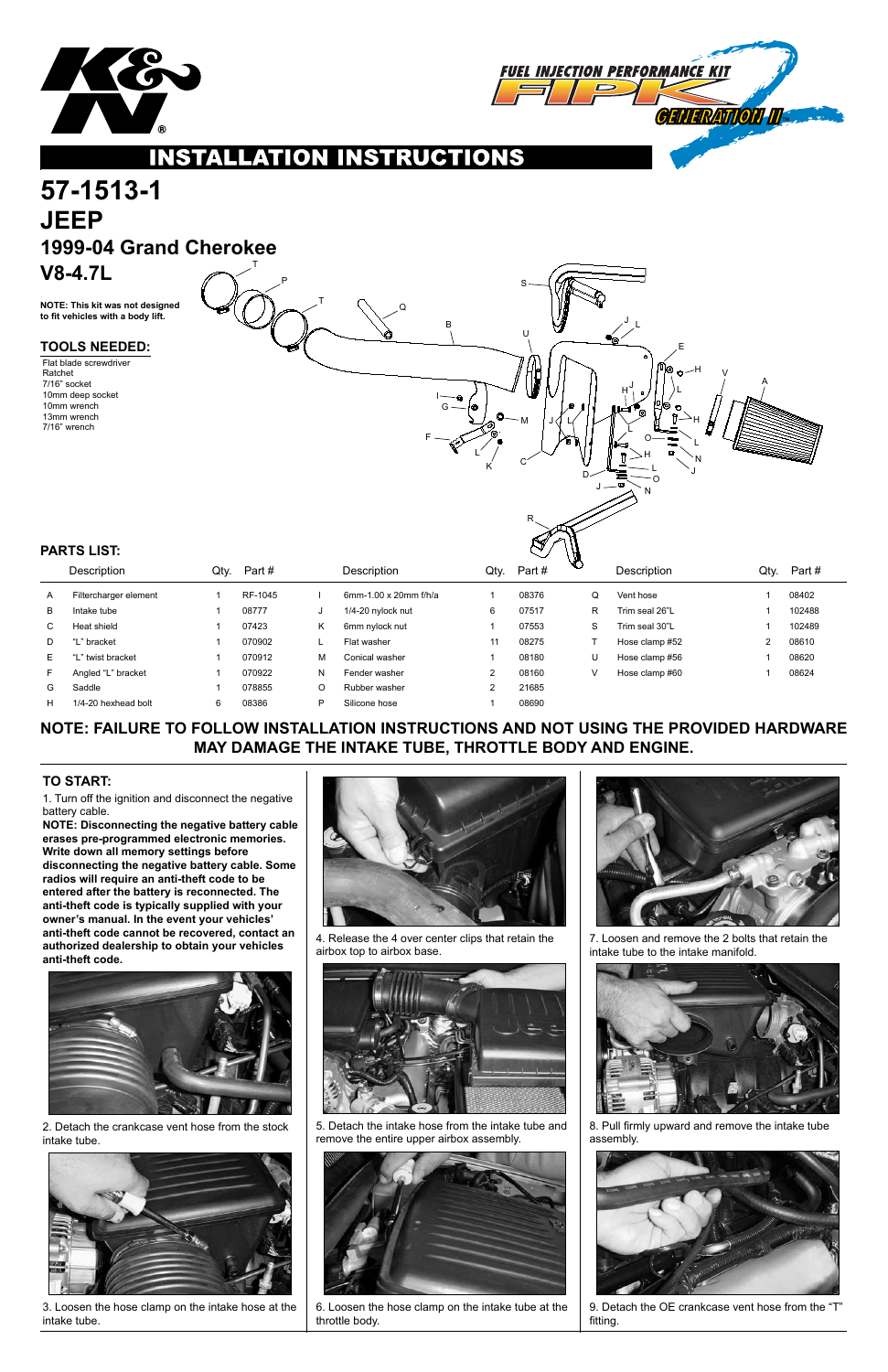# **Continued INSTALLATION INSTRUCTIONS**



9a. On 03 models, detach the 90 degree hose from crankcase vent as shown.



10. Loosen and remove the 3 nuts that retain the airbox base to the inner fender apron. **Note: These are accessed from the underside of the fender.**



11. Detach the air inlet duct from the airbox base and remove the airbox base.



12. Release the clip that retains the air inlet duct to the radiator core support and remove the air inlet duct.



13. Attach the "L" bracket and the twisted "L" bracket to the heat shield using the hardware provided.



14. Install the trim seal onto the heat shield as shown.



15. Install the heat shield assembly.



16. Attach the "L" twist bracket to the existing airbox mounting point on the inner fender apron using the hardware provided.



17. Attach the "L" bracket to the radiator mounting bracket using the hardware provided.



18. Assemble the saddle and angled "L" bracket using the hardware provided.



19. Loosen and remove the alternator retaining bolt.



20. Attach the saddle bracket assembly to the alternator using the bolt removed in the previous step.

**Note: Do not tighten completely at this time.**



21. Attach the silicone hose to the throttle body using a hose clamp provided.



22. Install the K&N® intake tube.



23. Secure the intake tube to the saddle bracket using the hose clamp provided.



24. Tighten the hose clamp on the silicone hose at the intake tube.